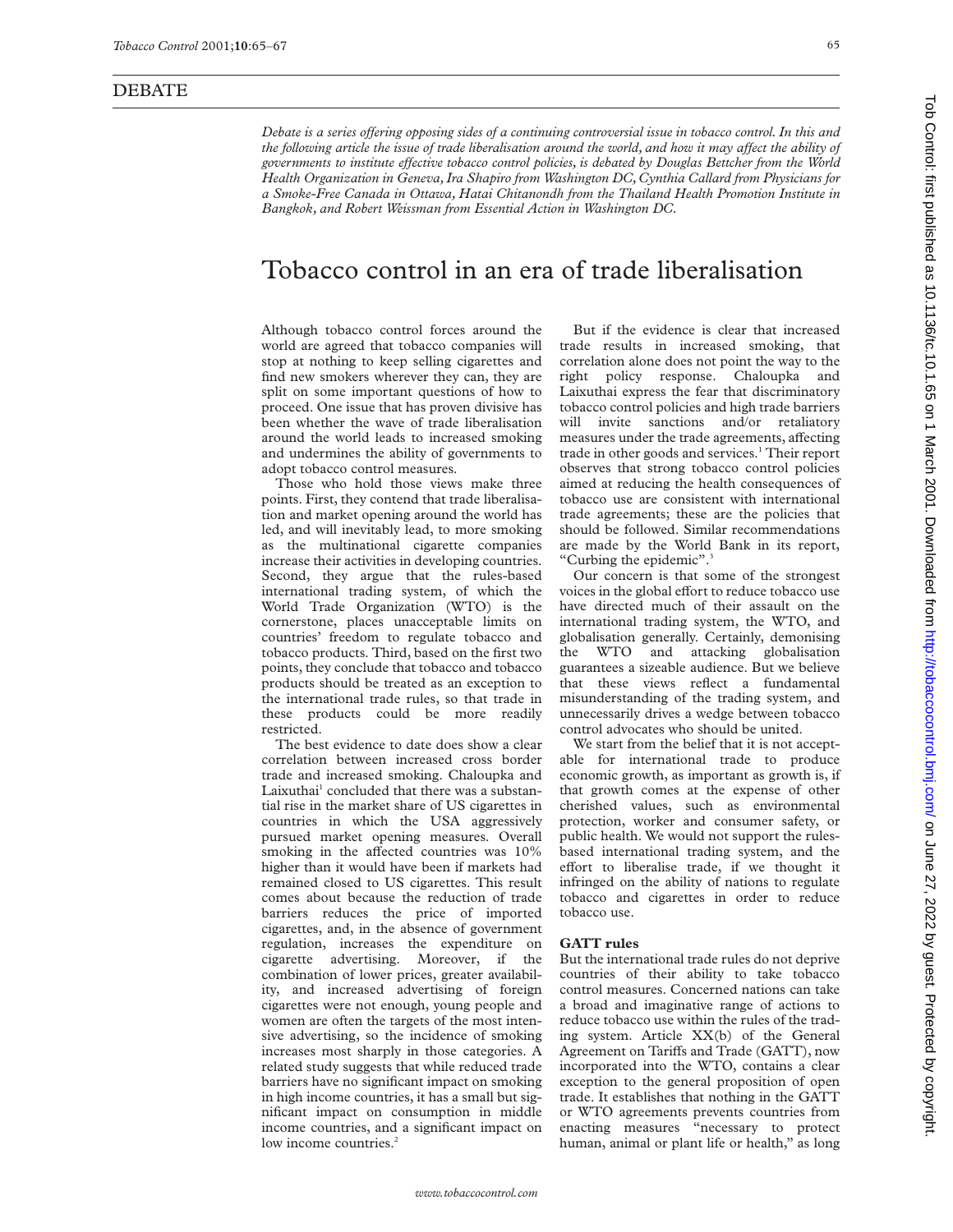as those measures "are not applied in a manner which could constitute an arbitrary or unjustifiable discrimination between countries, or a disguised restriction on trade."

In 1990, at the request of the USA, a GATT panel considered an array of measures that Thailand had enacted to reduce smoking, including an import ban and an advertising ban. The panel clearly accepted, as its starting point, Thailand's authority under article XX(b) to enact measures to reduce the consumption of cigarettes because cigarettes posed a serious risk to public health. The panel concluded that Thailand's import ban was contrary to Thailand's international obligations because it plainly discriminated against foreign products, but went on to establish broad latitude for Thailand (and other countries) to enact measures to regulate smoking on a non-discriminatory basis. The measures that could be implemented included ad valorem taxes, advertising bans, price restrictions, ingredient disclosures, strong warning labels, and even a ban on brand name or imagery.

Following the decision, Thailand was able to implement its existing advertising ban, which made it, according to the multinational tobacco control companies, more difficult for foreign cigarette companies to compete with the established domestic monopoly. It enacted a law to require the complete disclosure of all of the ingredients of all tobacco products. Thailand was also able to implement measures allowing the Ministry of Health to determine all aspects of labelling, including health warnings; to ban vending machine sales, distribution of free samples, exchanges and gifts of cigarettes; to ban tobacco advertising (including the use of cigarette logos and other symbols on tobacco products), except in international magazines and on live broadcasts originating outside of Thailand; to ban advertising products with the same name as tobacco products; to ban producing, importing, advertising and selling products imitating tobacco products; and to ban the sales of cigarettes not complying with Thailand's labelling provisions. Following the implementation of these tobacco control measures over the past 10 years, Thailand's smoking prevalence rate among males over 11 years has decreased from 48.9% in 1991 to 38.9% in 1999, while smoking prevalence rates among females over 11 years has remained very low at 2.4% in 1999, a figure that reflects a decrease from 3.8% in 1991. 4

Since the creation of the WTO in 1995, and possibly in light of intensified public interest, the jurisprudence respecting the authority of countries to enact measures protective of public health has become even stronger. Recently, a WTO adjudicating panel\* upheld a French ban on asbestos that was challenged by Canada. <sup>5</sup> The panel recognised that although the French ban was incompatible with the national treatment provisions of article III,

France nevertheless had a right to apply the ban under GATT article XX(b) in order to "protect human, animal or plant life or health." In our view, article XX(b), interpreted in the Thai cigarettes case <sup>6</sup> and this recent asbestos case, means that there is nothing in the trading rules that stop a member country from regulating cigarettes and other tobacco products stringently.

Policy decisions on tobacco control have been challenging because many nations, including the USA, have long been tobacco growers and cigarette manufacturers. Many governments around the world derive substantial revenues from tobacco taxes. Moreover, tobacco is not an illegal crop, cigarettes are not an outlawed product, and smoking is not an illegal practice. It is these factors that stop governments from moving as rapidly and comprehensively as they should against the scourge of tobacco use, rather than the rules of the WTO, or the imperatives of globalisation.

#### **US trade policy**

The track record of the USA over the past decade makes it clear that policy choices, not WTO rules, determine whether a country combats smoking or promotes it. In the 1980s, during the Reagan and Bush administrations, it was the trade policy of the USA to work aggressively to open foreign markets for US cigarette exports. The Office of the US Trade Representative launched investigations of various Asian countries and the trade barriers they maintained to insulate their domestic monopolies from competition of US cigarette companies. The aggressive market opening efforts attacked discriminatory practices and non-discriminatory public health practices as well, as the panel decision in Thai cigarettes case showed. <sup>6</sup> As the cited studies report, these US efforts increased the sale of US cigarettes in the targeted countries, and the incidence of smoking, particularly among young people and women.

When the Clinton administration took office in 1993, US Trade Representative Mickey Kantor focused on the question of whether the US government should be using its resources to pressure the country's trading partners to open markets to US cigarette exports. Kantor concluded that the US government should not be doing so, and promulgated policy accordingly. He also worked with Health and Human Services Secretary Donna Shalala on an interagency task force to promulgate policy for the whole administration.

The Clinton administration policy received its most explicit and unequivocal statement in an unclassified cable sent to all US embassies by Secretary of State Madeline Albright in February 1998. <sup>7</sup> That cable noted that "while opening foreign markets for US exporters and removing barriers to international trade were high priorities for the United States government, the United States respects the rights of foreign governments to establish and maintain sound public health practices, encourages them to do so, and where appropriate, may support such efforts with

<sup>\*</sup>Canada appealed this decision to the WTO Appellate Body; a final decision is expected in March 2001.